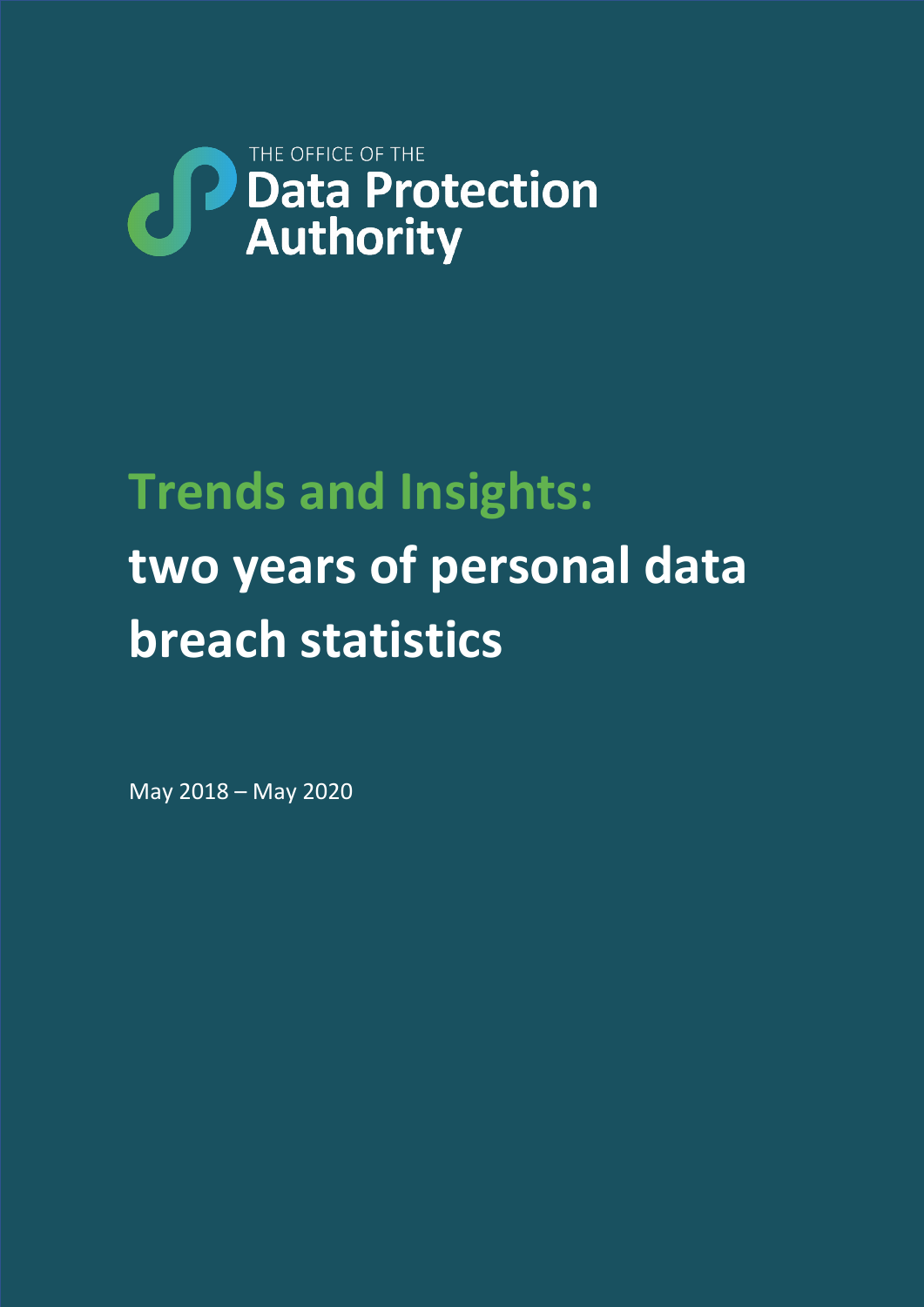

**In this document we take you through what can be learned from two years' worth of breaches. There are two key trends to be aware of, and three insights we want to share with you. We end on eight steps you can take to deal with the aftermath of a breach.** 

We have proactivel[y published regular statistics of the breaches reported to us since 2018](https://odpa.gg/commissioner-encouraged-by-consistent-breach-reporting-trend/) to:

- raise awareness of organisation's **[legal requirement](https://odpa.gg/wp-content/uploads/BreachReporting.pdf)** to report breaches
- raise awareness of the **range of breaches** that occur locally
- share **insights** so lessons can be learned
- **prevent** the same mistakes happening repeatedly.

We analysed all personal data breaches reported to us in the period **25 May 2018 - 22 May 2020**.



**BREACH CATEGORY COUNT PERCENTAGE OF TOTAL** Cyber incidents and the set of  $\vert$  38  $\vert$  9% Data sent to wrong person (by email, by fax, by post, or in person)  $\begin{array}{|l|l|} 264 & 63\% \end{array}$ Inappropriate Access 21 3% Inappropriate Disclosure 20 120 5% Loss of data/paperwork/device 20 1 20 5% Other 15 4% System Error 2% Unauthorised Access 11 3% Unauthorised Disclosure 24 6% **TOTAL**  *(date range: 25 May 2018 - 22 May 2020)* **420 100%**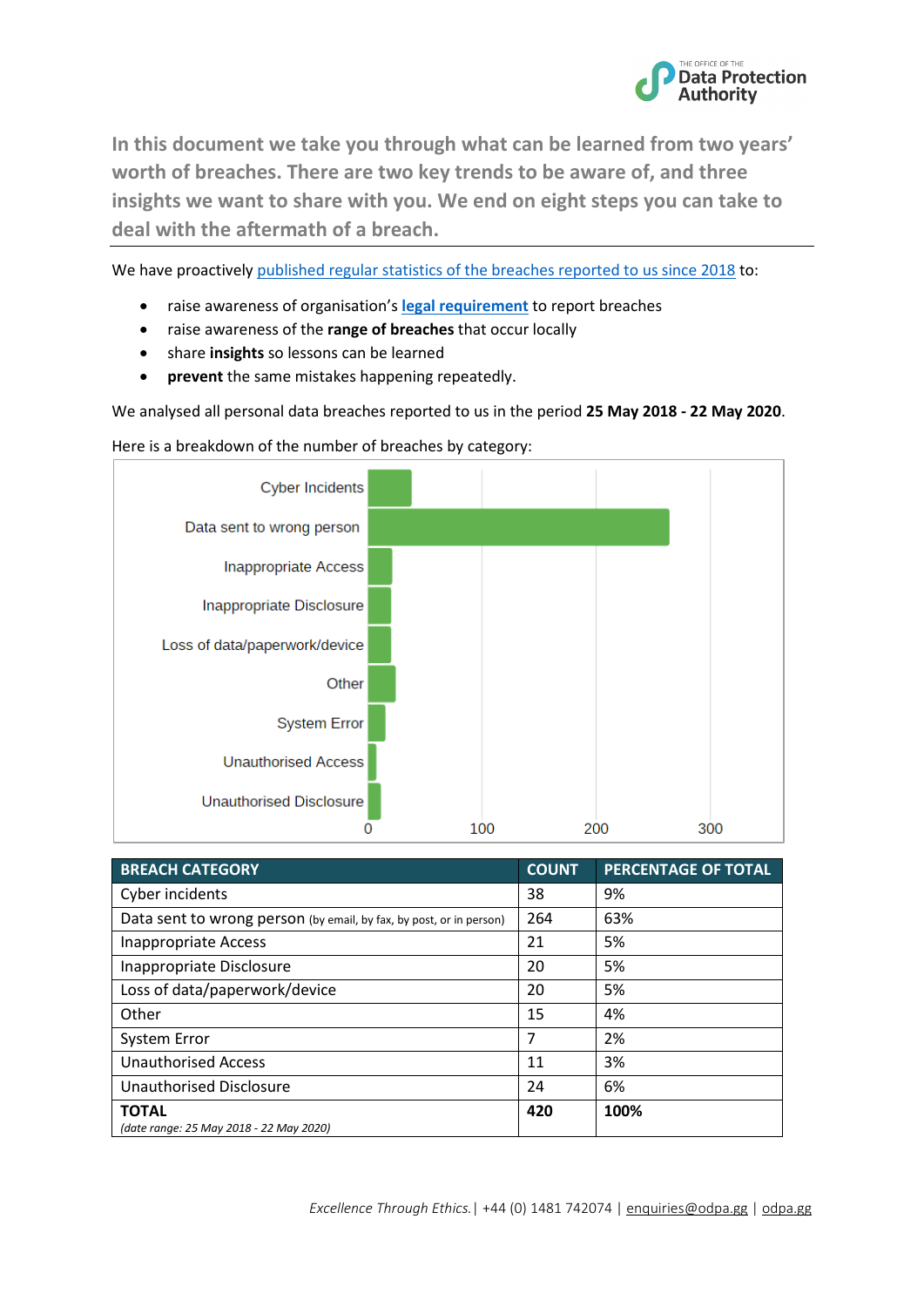

## **Trend #1 wrong person**

The clear trend evidenced by the above statistics is that personal data being sent to the wrong person is **by far the most common breach reported to us**. To understand more about this broad breach category, at the beginning of 2020 we started subdividing it into whether the breach occurred by email, fax, or post. But for the purposes of the two year analysis we are just looking at the broader category.

#### **What can we take from this?**

There may be 'reporting bias' at play here - it could be that this is the most well-known type of potential data breach, so this may result in a higher incidence of this type of breach being reported to us. Whereas, other less obvious breach categories such as 'loss of data/paperwork/device' and 'inappropriate disclosure' are perhaps not as well recognised as being a potential breach and so many of those incidents may not be reported to us.

But if we assume that this category is indeed the most common breach, it is clear that everyone would benefit from considering this [common sense advice:](https://odpa.gg/wp-content/uploads/advice.png)

- take **all reasonable precautions** when handing personal data over to someone else, regardless of whether this is via electronic or physical means
- **avoid complacency** by taking a moment to consider the potential implications of the personal data you are handling falling into the wrong hands

### **Trend #2: human error vs. system error**

The other very clear trend is that human error, as opposed to system error, poses the larger risk to the safety of personal data. So we have a big opportunity to make a real positive impact on it, by focusing on the people handling the data in your organisation's care.

As our commissioner, Emma Martins[, commented in September 2019:](https://odpa.gg/human-behaviour-remains-key-risk-to-protecting-data/)

'*We must all recognise that it is people's awareness, attitudes, behaviour and choices that often pose the biggest risk to the protection of personal data, rather than our IT systems. Because of this, my office is laser-focused on raising everyone's appreciation and awareness of data protection, in the hope that we can create positive cultural change around how people think, and feel, about taking care of personal data.*'

#### **What can we take from this?**

Here are six common sense steps you could consider to reduce human error in your workplace:

- 1. Be aware of human error, and know that **no-one is immune** from it. We've all done it, and we'll all do it again. You will never eradicate it entirely, but you can reduce it.
- 2. **Pause when the stakes are high**, focus on what the impact could be on the person whose data you are handling. Ask for help.
- 3. Train, support, and **look after your staff**, especially in times of stress when they are more likely to default to habitual responses that may lead to errors, rather than considered reasoning.
- 4. **Prime your work environment** with reminders for staff to be vigilant.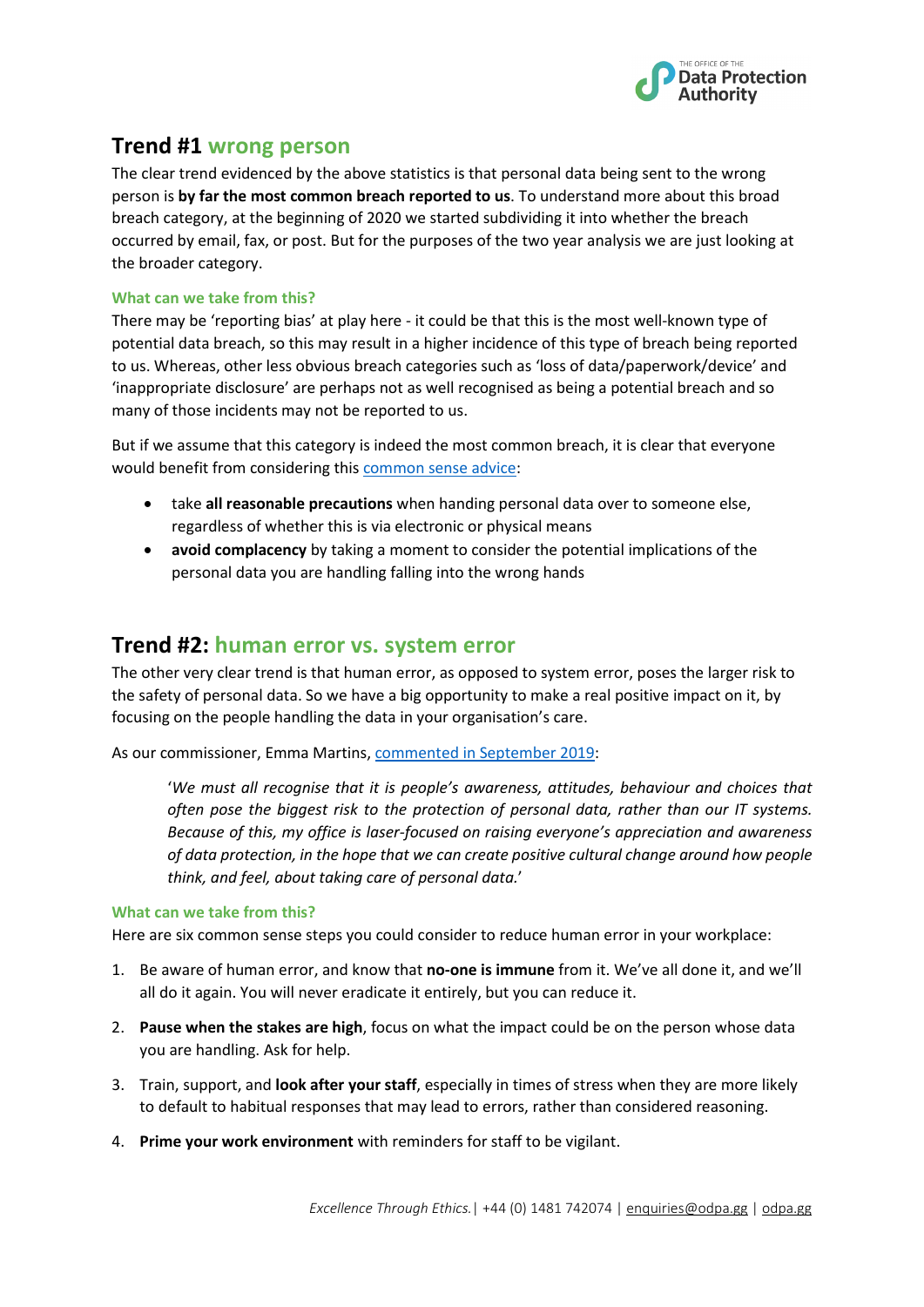

- 5. Maintain a workplace culture that allows for **supportive development and learning** when things go wrong. Have each other's backs, rather than pointing the finger of blame at an individual that has made an honest mistake.
- 6. Encourage a work environment that allows staff sufficient **time and space** to work in a considered, calm, unhurried fashion (especially when performing high-risk activities).

# **Insight #1: breach reporting threshold**

A personal data breach is defined in section 111(1) of the Law as any incident that meets the following criteria:

• 'a breach of security leading to the accidental or unlawful destruction, loss, alteration, unauthorised disclosure of, or access to, personal data transmitted, stored or otherwise processed'

There will likely be a breach whenever any personal data is accidentally lost, corrupted or disclosed, or if someone accesses it or passes it on without proper authorisation to do so.

But you are **not legally obliged** to report any incidents that meet the definition above if the incident is 'unlikely' to result in a risk to the 'significant interests' of any person whose data has been affected by the incident. Whilst you are not legally obliged to report the breach to the ODPA, you are encouraged to do so because it can be difficult, and sometimes inappropriate, for organisations themselves to judge whether there is a risk to a person's significant interests.

A person's 'significant interests' are defined in the local Law as any aspect of their life that could be put at risk due to their personal data being breached. This could include their physical safety, their reputation, and could extend to placing them at risk of identity theft, fraud, financial loss, psychological distress or humiliation.

## **Insight #2: beware the secondary breach**

If you experience a breach and report it to the ODPA, take care not to commit a secondary breach in the process. For instance, as part of an initial self-reported breach you don't need to send ODPA the **specific evidence** of the breach, you just need to disclose **how** it happened, **what** personal data has been put at risk, **how many** people's data are affected, **the category** of person affected (i.e. staff members, customers, suppliers), and the **category** of personal information affected.

### **For example:**

If you sent a breach report similar to the below, it would constitute a secondary breach, as it **exposes** the data and individuals concerned:



"*I've sent details related to Mrs A. Bloggs positive pregnancy test results to Mrs C. Bloggs*."

Instead, you should submit a breach report in the below format, which **protects** the data and identities concerned:



"*At 13:10 on 19 October 2018, I sent special category medical data related to a patient's pregnancy to an individual with a similar name*."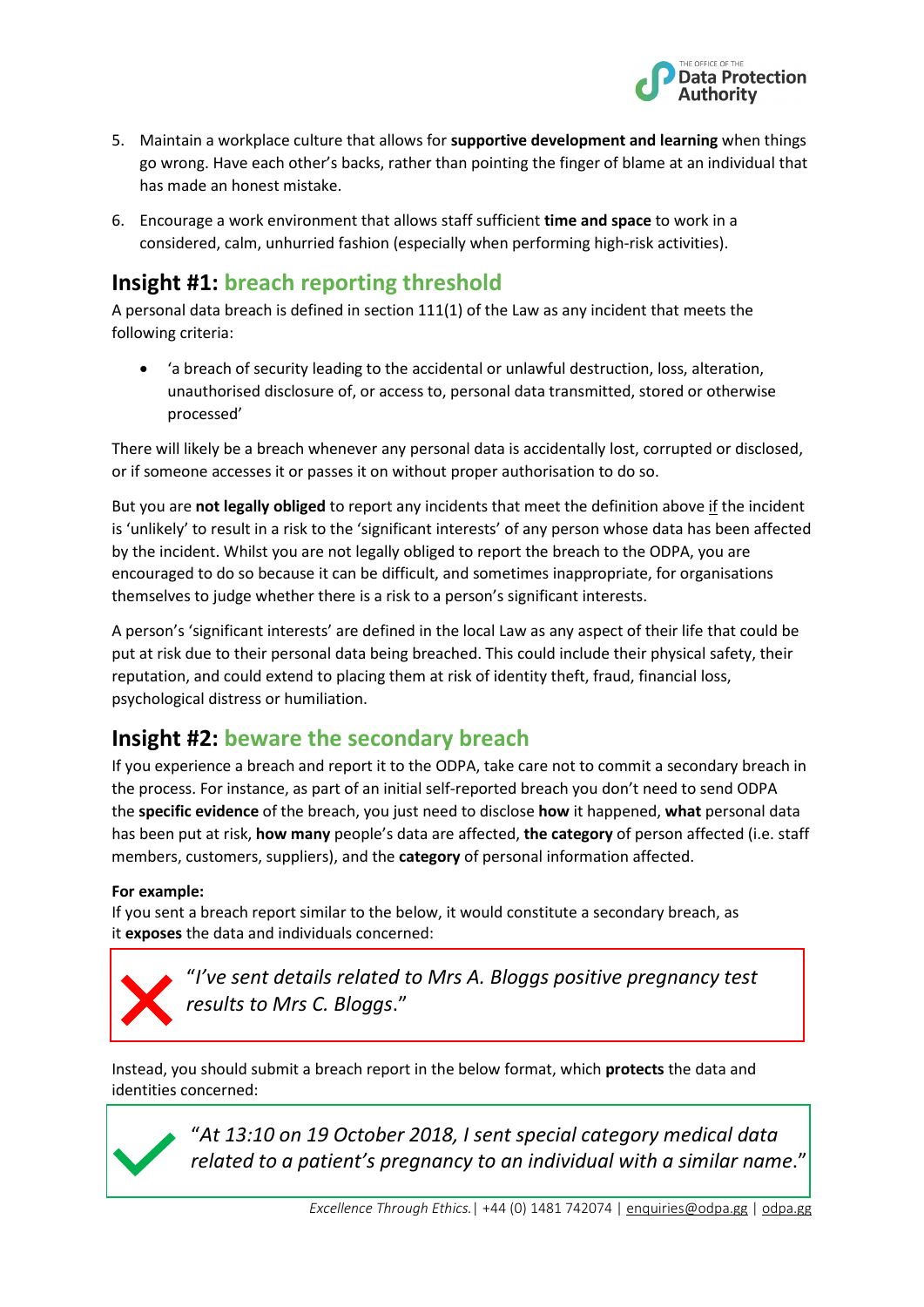

## **Insight #3: the human stories behind the statistics**

It is all too easy to focus energy and attention on compliance programmes, cyber security, privacy policies etc and lose sight of what all the effort is for. The aim of data protection legislation is to avoid people being harmed. We must always come back to focus on that aim.

Each of the 420 breaches listed above may have caused irreparable harm to someone:

- loss of crucial medical records;
- inaccurate descriptions of events leading to someone losing their job;
- disclosing someone's sensitive information to their colleagues.

Avoiding these very real, and often life-changing, harms is not a waste of anyone's time. Harms due to data misuse or loss often cannot be undone, so we must all do everything we can to predict where our risks are and prevent breaches from happening.

**Data protection = People protection.** 

### **Keep calm and carry on:**

*8 steps to help you deal with a data breach:*

**1.** Make sure your organisation has a **defined breach response plan**: **test** it regularly, make sure all relevant people (internal and external to your organisation) have an **up-to-date hard copy** of it stored safely.

2. Once you become aware a data breach has occurred: don't panic, **establish the facts** before you do anything else, and make sure all relevant staff members are made aware.

3. Assemble your **response team** and allow the rest of your organisation to carry on with business as usual. Make sure all staff are given regular updates on the situation especially if it's a serious breach as they may be approached by media.

4. Once you've established the facts of the breach: do your best to **contain it**, **minimise the harm** that could be caused to the people whose information has been breached, and take all reasonable steps to **preserve evidence** for any potential forensic investigations that may become necessary.

5. You have a **statutory duty to report the breach** to The Data Protection Authority within 72 hours of you becoming aware of it. You only need to report breaches that [meet certain criteria.](https://odpa.gg/breach-reporting)

6. Think about the people whose data has been breached: **be decent** – consider contacting them to let them know and to say sorry. And keep in mind that they may tell the media.

7. Your response plan should include your **communications plan**: your approach will be dictated by the exact circumstances of your breach, but you are advised to – **tell the truth, tell it fast, and tell it repeatedly**.

8. Finally, make sure you **learn** from the experience: as far as possible, close down the risk that led to the breach so that it doesn't happen again, this will help you start to **re-build trust** between your organisation and the people whose data you look after. **Update** your response plan with what you learned.